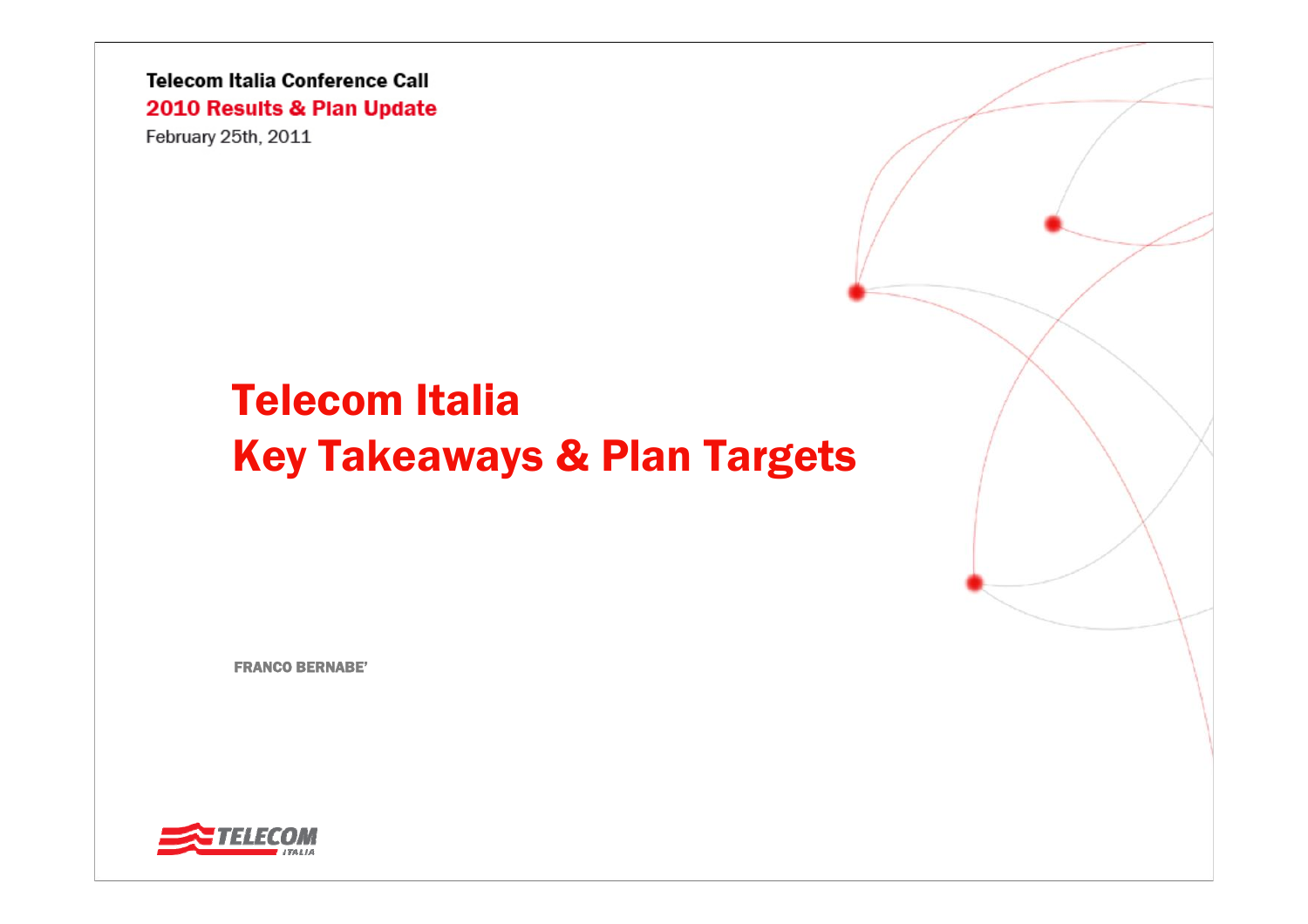#### **Telecom Italia Conference Call** 2010 Results & Plan Update Safe Harbour

These presentations contain statements that constitute forward-looking statements within the meaning of the Private Securities Litigation Reform Act of 1995. These statements appear in a number of places in this presentation and include statements regarding the intent, belief or current expectations of the customer base, estimates regarding future growth in the different business lines and the global business, market share, financial results and other aspects of the activities and situation relating to the Company and the Group.

Such forward looking statements are not guarantees of future performance and involve risks and uncertainties, and actual results may differ materially from those projected or implied in the forward looking statements as a result of various factors.

Forward-looking information is based on certain key assumptions which we believe to be reasonable as of the date hereof, but forward looking information by its nature involves risks and uncertainties, which are outside our control, and could significantly affect expected results.

Analysts are cautioned not to place undue reliance on those forward looking statements, which speak only as of the date of this presentation. Telecom Italia S.p.A. undertakes no obligation to release publicly the results of any revisions to these forward looking statements which may be made to reflect events and circumstances after the date of this presentation, including, without limitation, changes in Telecom Italia S.p.A. business or acquisition strategy or planned capital expenditures or to reflect the occurrence of unanticipated events. Analysts and investors are encouraged to consult the Company's Annual Report on Form 20-F as well as periodic filings made on Form 6- K, which are on file with the United States Securities and Exchange Commission.

It should also be noted that starting from the year 2010, Telecom Italia reclassified some taxes paid in Brazil of non-material amount, previously included in "Other operating expenses", in reduction of "Revenues" and "Other income" in order to ensure a better comparability and intelligibility of the financial information.

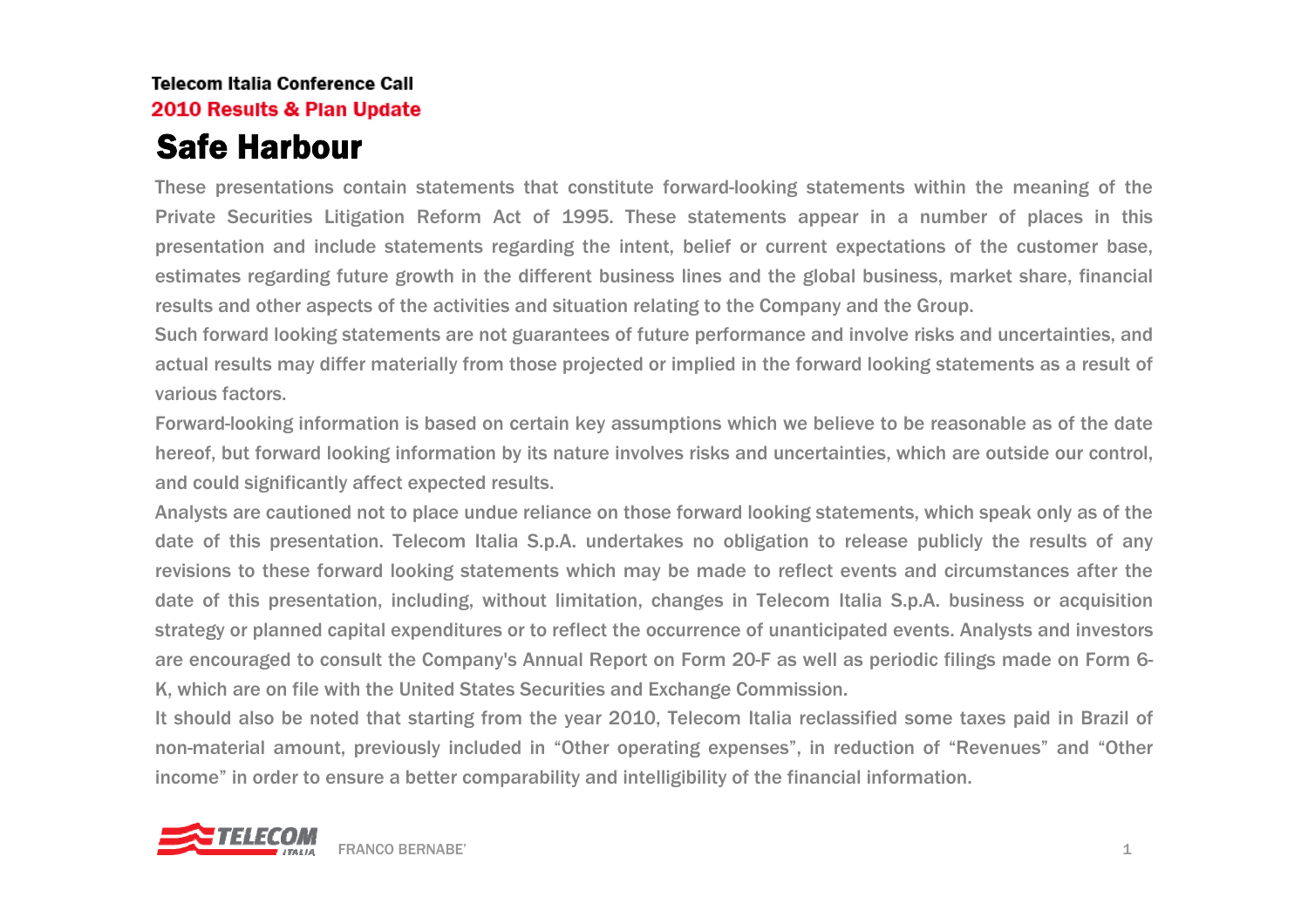2010 Results & Plan Update

### A More Diversified Group to Capture Growth Opportunities





Reported data, 2007 and 2010 include only Brazil, Argentina results consolidated starting from 01/01/11, Italy excludes TI Media & Olivetti

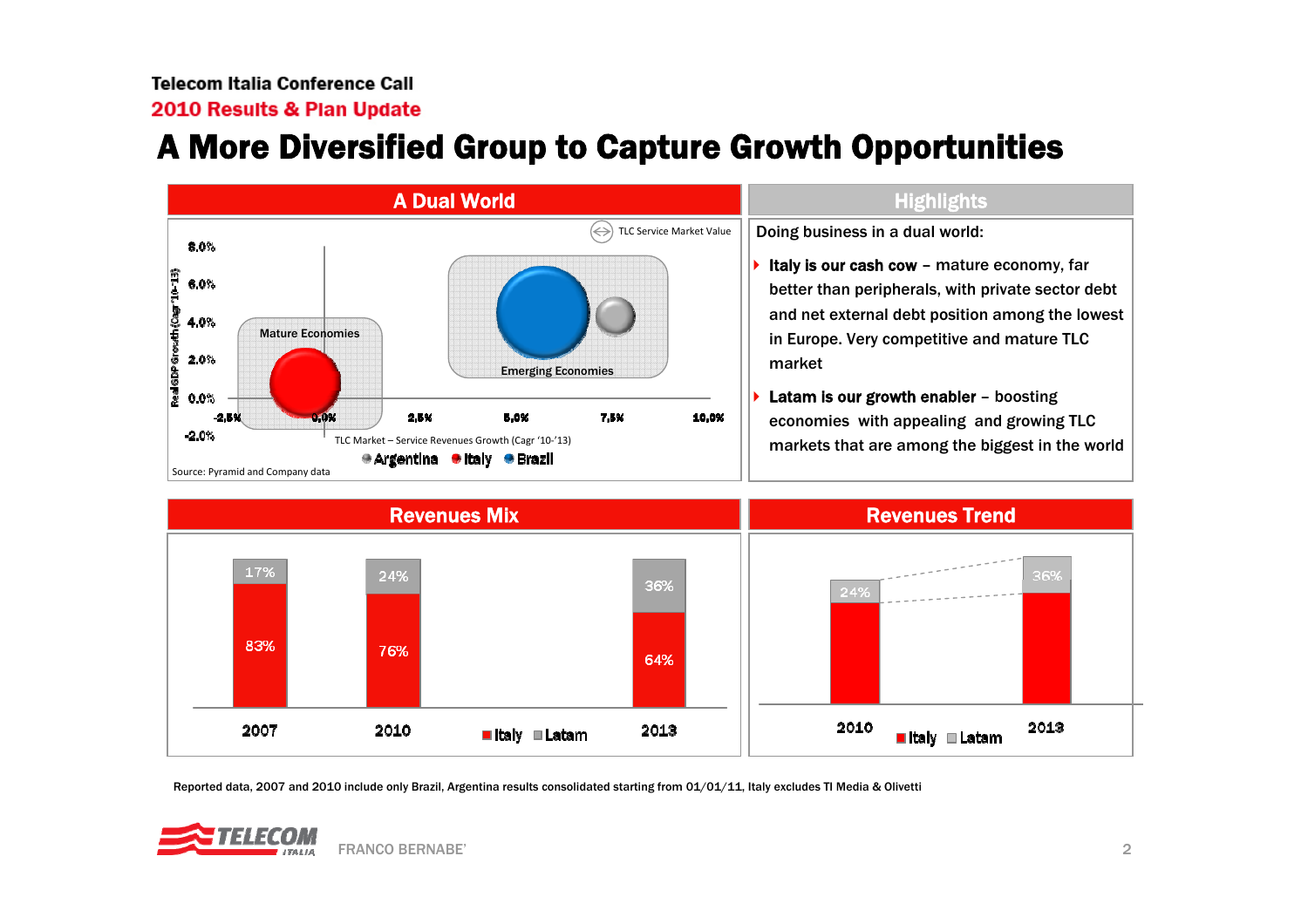**Telecom Italia Conference Call** 

2010 Results & Plan Update

#### Strong OFCF Generation Confirmed



*\* Based on reported Ebitda and Capex, including* Δ *Working Capital. Includes Telecom Argentina*  2009 and 2010 Group data, for comparison purposes only, includes Telecom Argentina consolidated data for 12 months (Unaudited proforma figures) Assuming 2010 exchange rates (R\$/€ 2.33; ARS/€ 5.19) and excluding non organic items impact Acquisition of Domestic Mobile Licenses (2.6 Ghz, 1800 Mhz, 800 Mhz, probably in 2011) and Brazilian Mobile 4G licenses non included

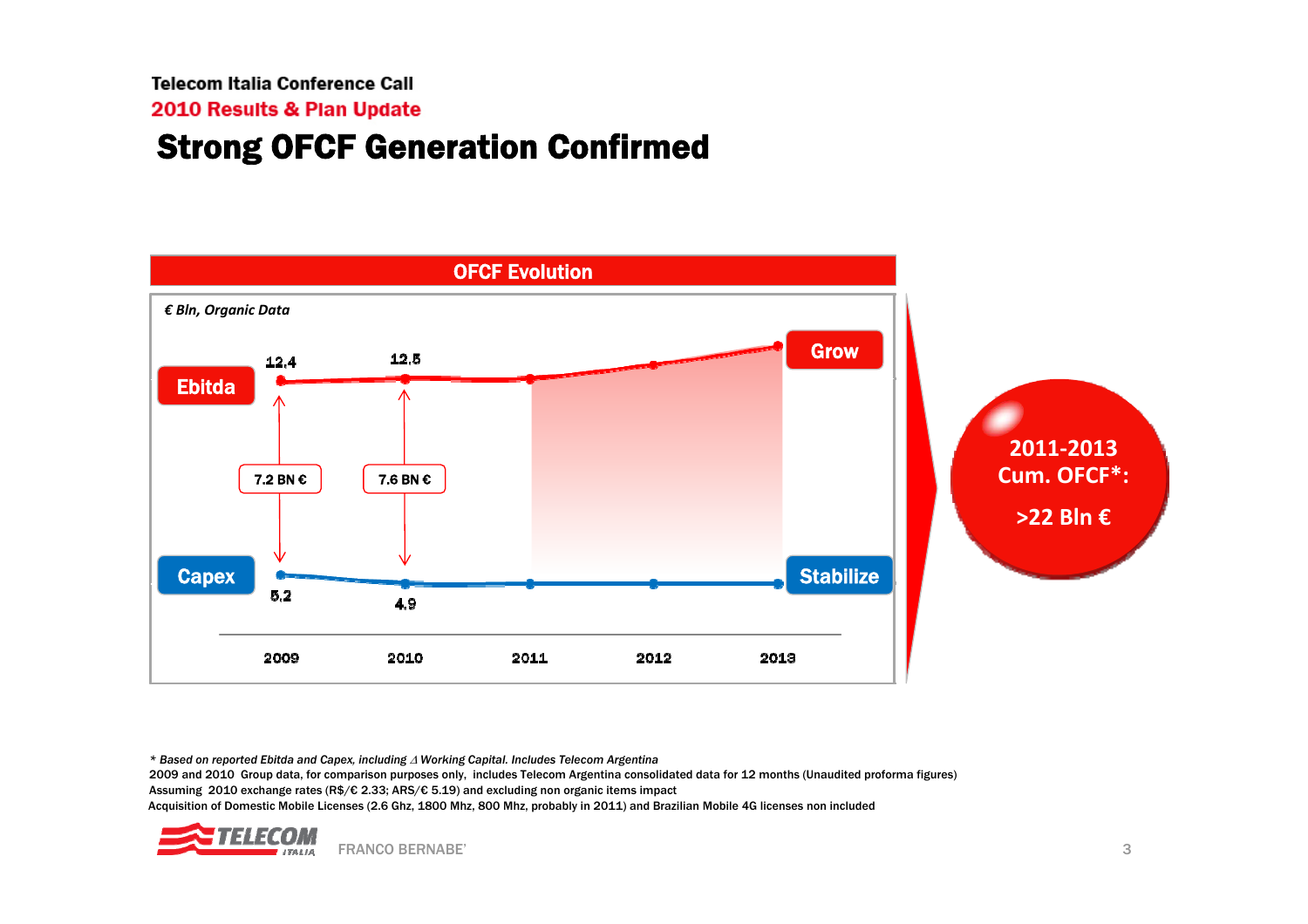## Continued Capital Discipline: Focus on de-leverage and Shareholders Remuneration



\*Includes financial charges not related to Debt

\*\* Acquisition of Domestic Mobile Licenses (2.6 Ghz, 1800 Mhz, 800 Mhz, probably in 2011) and Brazilian Mobile 4G licenses non included

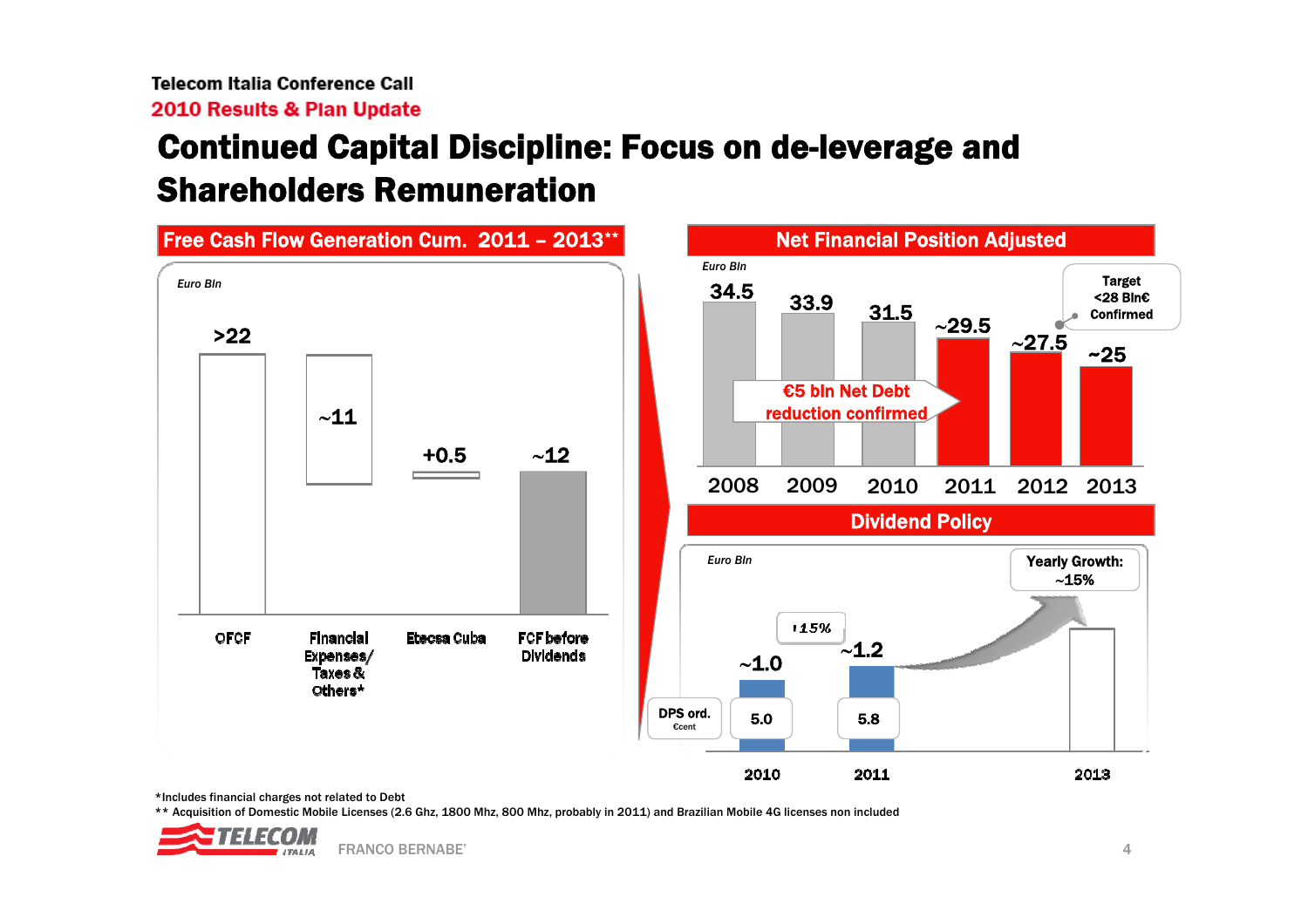### Telecom Italia Group– Target Plan Update

| <b>TI</b> Group         |                                                |  |
|-------------------------|------------------------------------------------|--|
| Organic Data            |                                                |  |
| <b>Revenues</b><br>2011 | Broadly Stable vs $2010$ (29.5 $\epsilon$ bln) |  |
| <b>Ebitda</b><br>2011   | Broadly Stable vs $2010$ (12.5 $\epsilon$ bln) |  |
| <b>Capex</b><br>2011    | $~\sim$ 4.8 € bln                              |  |
| NFP Adj.<br>2011        | $\sim$ 29.5 € bln                              |  |
| <b>TI Group</b>         |                                                |  |
| OFCH<br>cum 44-43       | >22.0 € bln                                    |  |
| NEP AJ I<br>2016        | $\sim$ 25.0 € bln                              |  |

2010 Group data, for comparison purposes only, includes Telecom Argentina consolidated data for 12 months. (Unadited proforma unadited) Assuming 2010 exchange rates (R\$/€ 2.33; ARS/€ 5.19) and excluding non organic items impact *OFCF: Based on reported Ebitda and Capex, including* Δ *working Capital & Telecom Argentina*